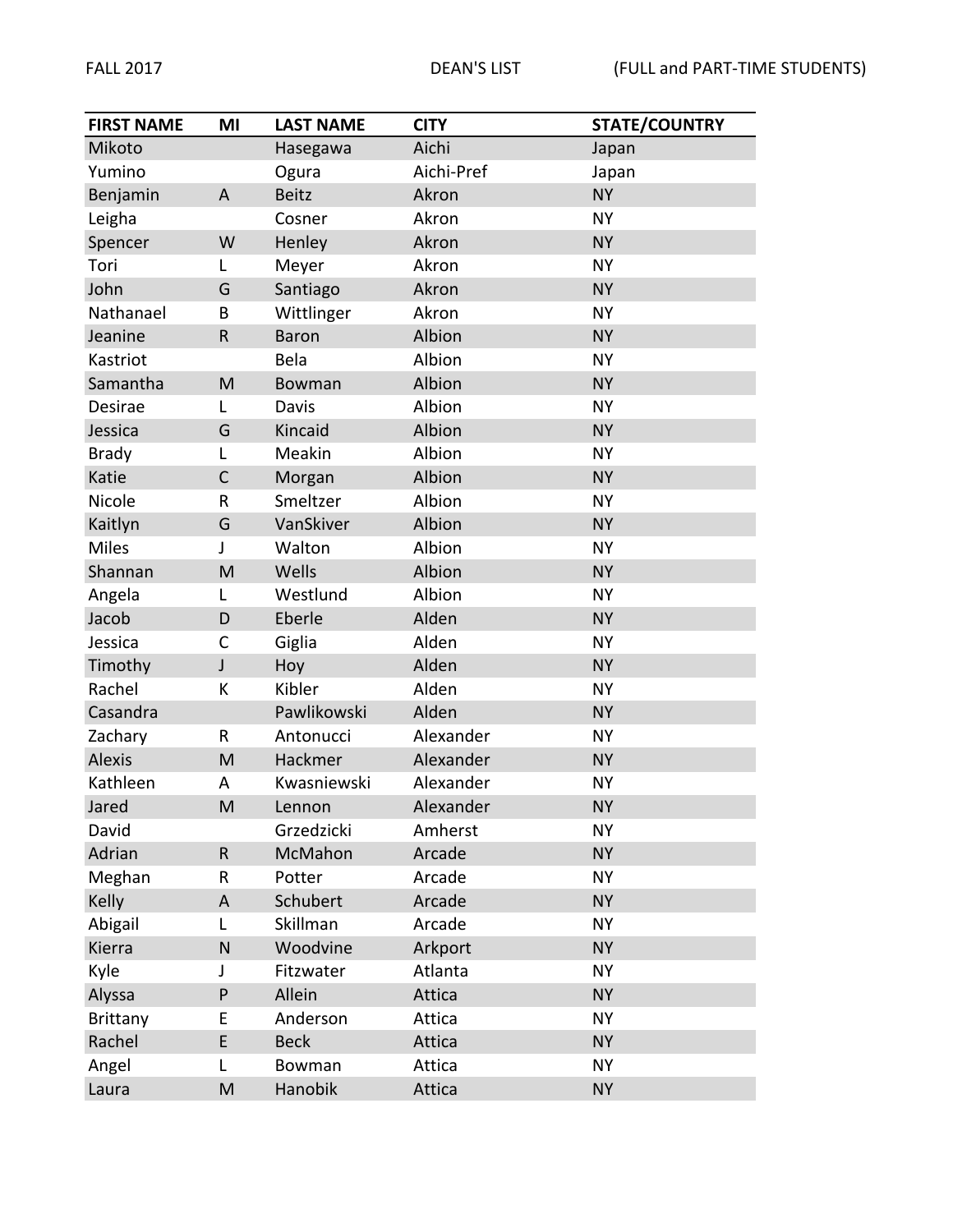| Matthew        | P            | Langerman    | Attica         | <b>NY</b> |
|----------------|--------------|--------------|----------------|-----------|
| Elly           | E            | Snyder       | Attica         | <b>NY</b> |
| Samantha       | A            | Weber        | Attica         | <b>NY</b> |
| Samantha       | ${\sf R}$    | Woods        | Attica         | <b>NY</b> |
| Luke           | R            | Morse        | Avon           | <b>NY</b> |
| Arianna        | M            | Rowlinson    | Avon           | <b>NY</b> |
| Taryn          | A            | Vivian       | Avon           | <b>NY</b> |
| Katherine      | P            | Webster      | Avon           | <b>NY</b> |
| Katlyn         | M            | Adamczak     | <b>Basom</b>   | <b>NY</b> |
| Sara           | L            | Stanley      | <b>Basom</b>   | <b>NY</b> |
| Natalie        | C            | Amico        | Batavia        | <b>NY</b> |
| <b>Brianna</b> | $\mathsf R$  | <b>Brade</b> | Batavia        | <b>NY</b> |
| Cameron        | Α            | Clark        | Batavia        | <b>NY</b> |
| Katelyn        | E            | Connors      | Batavia        | <b>NY</b> |
| Hope           | N            | Davids       | Batavia        | <b>NY</b> |
| Riley          | J            | Dyson        | Batavia        | <b>NY</b> |
| Matthew        | M            | Fouquet      | Batavia        | <b>NY</b> |
| Andrew         | $\mathsf J$  | Frank        | Batavia        | <b>NY</b> |
| Emily          | M            | Harris       | Batavia        | <b>NY</b> |
| Jillian        | $\mathsf{R}$ | Helwig       | <b>Batavia</b> | <b>NY</b> |
| Shelby         | J            | Hill         | Batavia        | <b>NY</b> |
| Sarah          | ${\sf R}$    | Hollands     | Batavia        | <b>NY</b> |
| Jazmine        | E            | Holmes       | Batavia        | <b>NY</b> |
| Leighann       |              | Howland      | <b>Batavia</b> | <b>NY</b> |
| Felicia        | J            | Kennedy      | Batavia        | <b>NY</b> |
| Dolapat        |              | Kijsiravej   | Batavia        | <b>NY</b> |
| Sataka         |              | Kijsiravej   | <b>Batavia</b> | <b>NY</b> |
| Samuel         | J            | Lang         | <b>Batavia</b> | <b>NY</b> |
| Rebecca        | A            | Mattison     | Batavia        | <b>NY</b> |
| Angelina       | ${\sf R}$    | Miconi       | <b>Batavia</b> | <b>NY</b> |
| Leah           | M            | Monteleone   | <b>Batavia</b> | <b>NY</b> |
| Shannon        |              | O'Brien      | Batavia        | <b>NY</b> |
| Taylor         | M            | Paris        | Batavia        | <b>NY</b> |
| Chandah        | M            | Sundown      | Batavia        | <b>NY</b> |
| Madison        | L            | Swiatowy     | Batavia        | <b>NY</b> |
| Micheal        | D            | Van Dorn     | Batavia        | <b>NY</b> |
| Cassandra      | Е            | Warren       | Batavia        | <b>NY</b> |
| Laura          | E            | Whitcroft    | Batavia        | <b>NY</b> |
| Jennifer       | К            | Williams     | Batavia        | <b>NY</b> |
| Jaysen         |              | Wylie        | <b>Batavia</b> | <b>NY</b> |
| Jeremy         |              | Fink         | Bergen         | <b>NY</b> |
| Kristin        | L            | Hohn         | Bergen         | <b>NY</b> |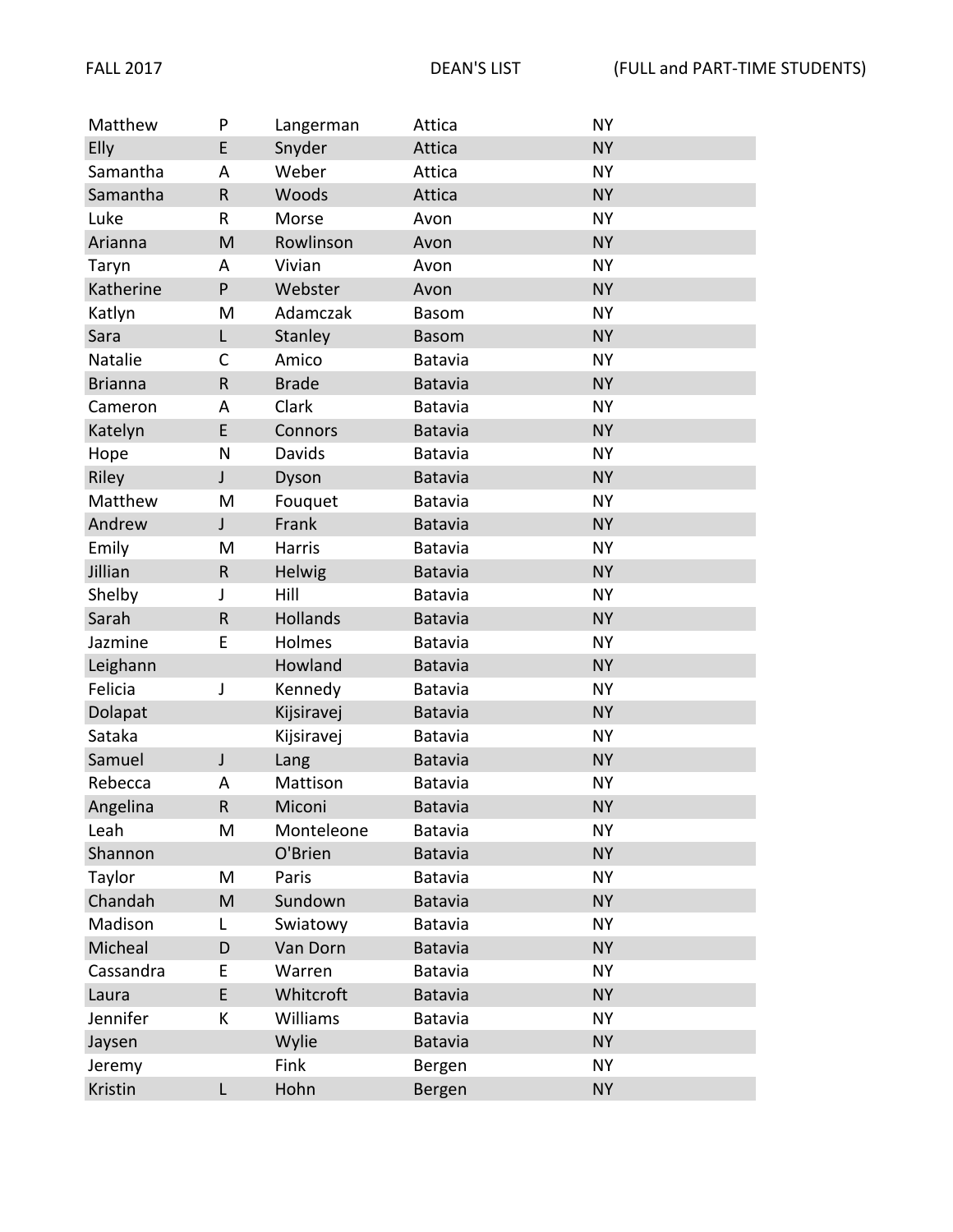| Kimberly        |              | Lovett                 | Bergen           | <b>NY</b>                   |
|-----------------|--------------|------------------------|------------------|-----------------------------|
| Caden           | $\mathsf R$  | Bookmiller             | <b>Bliss</b>     | <b>NY</b>                   |
| Katie           | R            | Cassidy                | <b>Bliss</b>     | <b>NY</b>                   |
| Brayden         | S            | Petri                  | <b>Bliss</b>     | <b>NY</b>                   |
| Vanessa         |              | Guzman                 | Brockport        | <b>NY</b>                   |
| Domonique       | $\mathsf{S}$ | Lawhorn                | <b>Brockport</b> | <b>NY</b>                   |
| ShawnaAnn       | M            | McElhenny              | Brockport        | <b>NY</b>                   |
| Lindsay         | A            | Sipp                   | <b>Brockport</b> | <b>NY</b>                   |
| Noah            | H            | Spencer                | Brockport        | <b>NY</b>                   |
| <b>Britney</b>  | N            | Swanger                | <b>Brockport</b> | <b>NY</b>                   |
| Justin          |              | <b>Teets</b>           | Brockport        | <b>NY</b>                   |
| Trista          |              | <b>Teets</b>           | <b>Brockport</b> | <b>NY</b>                   |
| Helmsley        |              | Aboagye                | <b>Bronx</b>     | <b>NY</b>                   |
| Egyptian        | L            | <b>Blount Stephens</b> | <b>Bronx</b>     | <b>NY</b>                   |
| Fatou           | К            | Diop                   | Brooklyn         | <b>NY</b>                   |
| Sarah           |              | <b>Battaglia</b>       | <b>Buffalo</b>   | <b>NY</b>                   |
| Joseph          | G            | Rojo                   | <b>Buffalo</b>   | <b>NY</b>                   |
| Laura           | E            | Appleton               | Caledonia        | <b>NY</b>                   |
| Richard         | D            | <b>Estes</b>           | Caledonia        | <b>NY</b>                   |
| Karen           | P            | <b>Munnings</b>        | Caledonia        | <b>NY</b>                   |
| <b>Breanne</b>  | E            | Nelson                 | Caledonia        | <b>NY</b>                   |
| Elizabeth       | G            | Randolph               | Caledonia        | <b>NY</b>                   |
| Hollee          | N            | <b>Bradshaw</b>        | Canaseraga       | <b>NY</b>                   |
| Nanako          |              | Shiozawa               | Chiba            | Japan                       |
| Joel            | M            | Colegrove              | Churchville      | <b>NY</b>                   |
| Emily           |              | Rehberg                | Churchville      | <b>NY</b>                   |
| Molly           | C            | Reyngoudt              | Churchville      | <b>NY</b>                   |
| Shivani         | $\mathsf S$  | Williams               | Clarendon        | Jamaica                     |
| Emma            | К            | Desanto                | Clyde            | <b>NY</b>                   |
| Jacob           | <sub>B</sub> | Slocum                 | Conesus          | <b>NY</b>                   |
| Margaret        | I            | Szczesniak             | Conesus          | <b>NY</b>                   |
| Tina            | L            | Ambrosoli-Keller       | Corfu            | <b>NY</b>                   |
| Timothy         | P            | Crandall               | Corfu            | <b>NY</b>                   |
| Sarah           | E            | Gohn                   | Corfu            | <b>NY</b>                   |
| Spencer         | Т            | Graff                  | Corfu            | <b>NY</b>                   |
| Alysia          | M            | Magoffin               | Corfu            | <b>NY</b>                   |
| Katelin         | M            | Miller                 | Corfu            | <b>NY</b>                   |
| Jessica         | L            | Ryckman                | Corfu            | <b>NY</b>                   |
| <b>Brittany</b> | A            | Taylor                 | Corfu            | <b>NY</b>                   |
| Shelby          | M            | Turner                 | Corfu            | <b>NY</b>                   |
| Benjamin        | B            | Martis                 | Curacao          | <b>Netherlands Antilles</b> |
| Rogino          | ${\sf R}$    | Vos                    | Curacao          | <b>Netherlands Antilles</b> |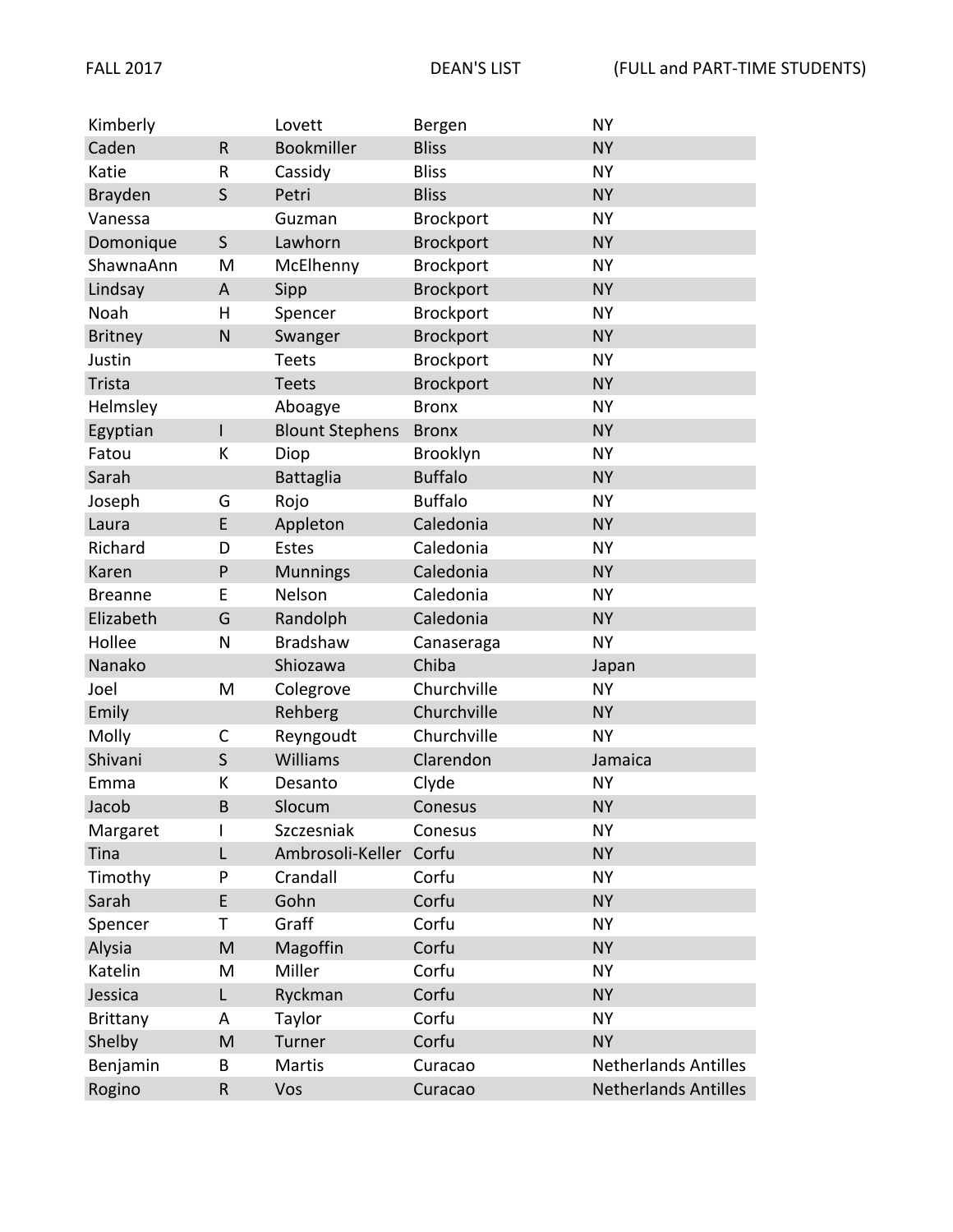| Jenna          | C           | Bartholomew      | Dalton              | <b>NY</b> |
|----------------|-------------|------------------|---------------------|-----------|
| Joshua         | A           | Erb              | Dalton              | <b>NY</b> |
| Heather        | M           | Fox              | Dansville           | <b>NY</b> |
| Felicia        | E           | Holbrook         | Dansville           | <b>NY</b> |
| Sarah          | M           | Kuhn             | Dansville           | <b>NY</b> |
| Emily          | M           | Levee            | Dansville           | <b>NY</b> |
| Toni           | N           | Mickey           | Dansville           | <b>NY</b> |
| <b>Brett</b>   | $\mathsf R$ | Sawdey           | Dansville           | <b>NY</b> |
| Julia          | R           | Stewart          | Dansville           | <b>NY</b> |
| Sakina         |             | Tasaddaq         | Dansville           | <b>NY</b> |
| <b>Brandon</b> |             | Wadsworth        | Dansville           | <b>NY</b> |
| Jordan         | E           | Young            | Dansville           | <b>NY</b> |
| Alexander      | S           | Breissinger      | Darien Center       | <b>NY</b> |
| Claire         | E           | Francis          | Darien Center       | <b>NY</b> |
| Cameron        | M           | Sutton           | Darien Center       | <b>NY</b> |
| Laura          | $\mathsf J$ | Tyx              | Darien Center       | <b>NY</b> |
| Nathan         | Α           | <b>Babbitt</b>   | Delevan             | <b>NY</b> |
| Loretta        | $\mathsf S$ | Green            | Delevan             | <b>NY</b> |
| Jeffrey        | S           | <b>McFarland</b> | Delevan             | <b>NY</b> |
| Airiana        | P           | Neri             | Delevan             | <b>NY</b> |
| Noelle         | E           | Norton           | Delevan             | <b>NY</b> |
| Justin         | J           | Smith            | Delevan             | <b>NY</b> |
| Mariah         |             | Fisher           | Depew               | <b>NY</b> |
| Rachel         | L           | Issa             | Depew               | <b>NY</b> |
| Curtis         | Н           | Kreutter         | East Bethany        | <b>NY</b> |
| Peter          | B           | <b>Bradford</b>  | Edmond              | OK        |
| Matthew        | $\mathsf R$ | <b>Baker</b>     | Elba                | <b>NY</b> |
| Aaron          | L           | <b>Bastiano</b>  | Elba                | <b>NY</b> |
| Amanda         |             | Castaneda        | Elba                | <b>NY</b> |
| Alyssa         | M           | Laudico          | Elba                | <b>NY</b> |
| Misty          | Е           | <b>Brundage</b>  | Fillmore            | <b>NY</b> |
| Tevrett        |             | Covedill         | Fillmore            | <b>NY</b> |
| Katelyn        |             | Hyman            | Franklinville       | <b>NY</b> |
| D'Artagnan     | M           | Pepper           | Franklinville       | <b>NY</b> |
| Hiroyuki       |             | Yamada           | Fujiidera, Osaka    | Japan     |
| Sierra         | ${\sf R}$   | Runfola          | Gainesville         | <b>NY</b> |
| Reid           | W           | Walton           | Gainesville         | <b>NY</b> |
| Canei          | F           | Cotton           | Gates               | <b>NY</b> |
| Alejandra      | С           | Paige            | Geneseo             | <b>NY</b> |
| Melissa        | $\mathsf C$ | Smith            | Geneva              | <b>NY</b> |
| Ellen          | С           | Lewis            | Groveland           | <b>NY</b> |
| Nanami         |             | Nakayama         | Hamamatsu, Shizuoka | Japan     |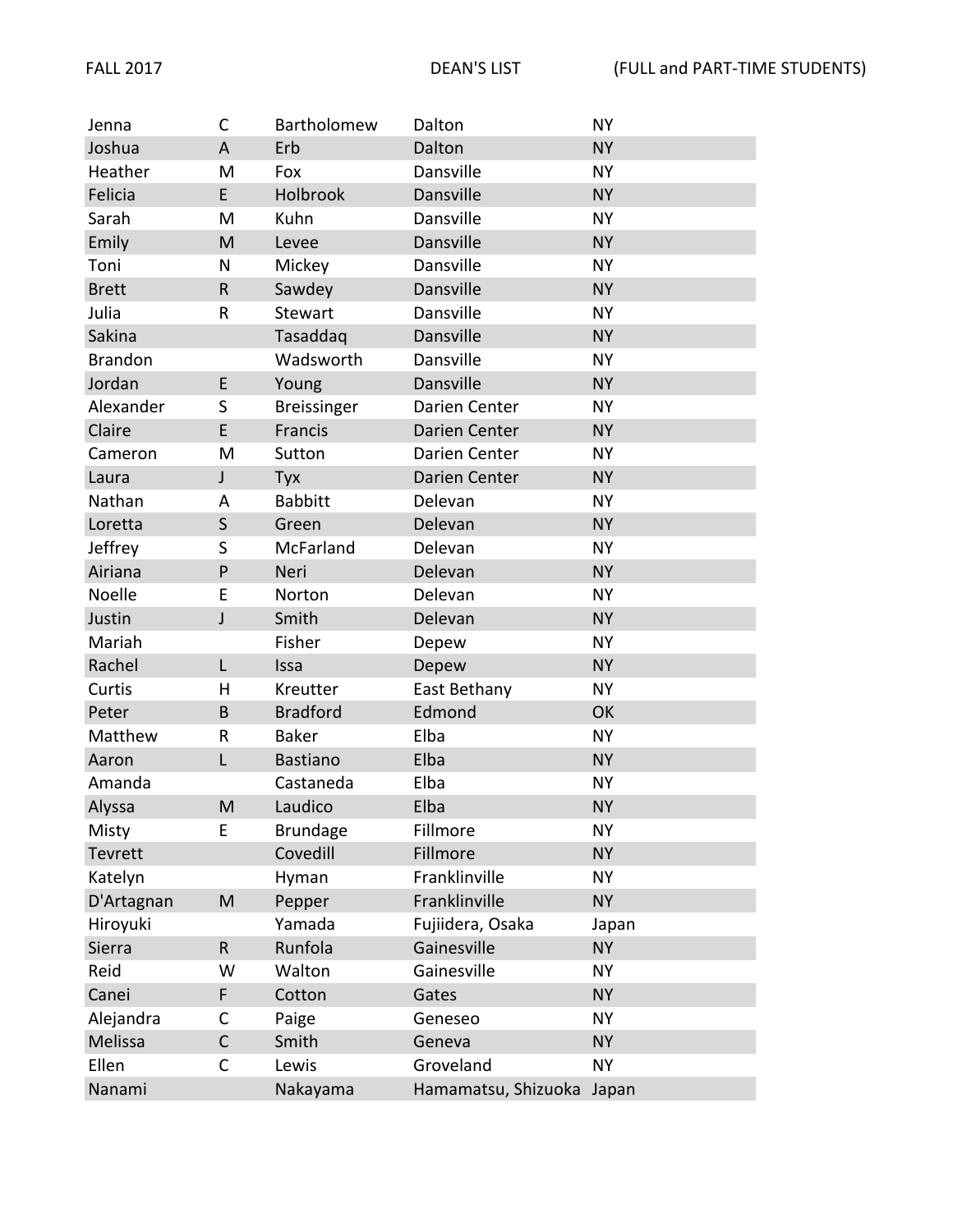| John           | $\mathsf C$  | Swanson          | Hamburg          | <b>NY</b> |
|----------------|--------------|------------------|------------------|-----------|
| Sidney         | D            | Lane             | Hamlin           | <b>NY</b> |
| Lisa           | C            | Lauth            | Hamlin           | <b>NY</b> |
| Elizabeth      | S            | Rook             | Hamlin           | <b>NY</b> |
| Jessica        | M            | Douglass         | Hilton           | <b>NY</b> |
| Sarah          | $\mathsf{R}$ | Fryer            | Hilton           | <b>NY</b> |
| Stephanie      | Τ            | Klejment         | Hilton           | <b>NY</b> |
| Jenna          | К            | Lewis            | Holland          | <b>NY</b> |
| Samantha       |              | Major            | Holland          | <b>NY</b> |
| Hayley         | A            | Diep             | Holley           | <b>NY</b> |
| Rebecca        | L            | Gay              | Holley           | <b>NY</b> |
| Henry          | F            | Haggerton        | Holley           | <b>NY</b> |
| Kaitlyn        | M            | Hendry           | Holley           | <b>NY</b> |
| Cassandra      | A            | <b>McCormack</b> | Holley           | <b>NY</b> |
| Trent          | D            | Osborne          | Holley           | <b>NY</b> |
| Sarah          | G            | Rogers           | Holley           | <b>NY</b> |
| Antonette      | M            | Silvis           | Holley           | <b>NY</b> |
| Sarah          | L            | Westcott         | Holley           | <b>NY</b> |
| Kaitlyn        | D            | <b>Krebs</b>     | Honeoye          | <b>NY</b> |
| Jennifer       | M            | Falta            | Honeoye Falls    | <b>NY</b> |
| Alicia         |              | Murphy           | Honeoye Falls    | <b>NY</b> |
| Hannah         | E            | Swartz           | Honeoye Falls    | <b>NY</b> |
| Tyler          |              | Eck              | Hornell          | <b>NY</b> |
| Emma           | $\mathsf{R}$ | Prior            | Hornell          | <b>NY</b> |
| Luis           | К            | Valencia Huerta  | Inuyama, Aichi   | Japan     |
| Reika          |              | Nagai            | Izumisano, Osaka | Japan     |
| Wesley         | M            | Erhardt          | Java Center      | <b>NY</b> |
| Matthew        | $\mathsf{N}$ | Cook             | Kendall          | <b>NY</b> |
| Autumn         | M            | Steffen          | Kendall          | <b>NY</b> |
| Warren         | L            | Hodges           | Kenmore          | <b>NY</b> |
| Haley          | R            | Ader             | Lancaster        | <b>NY</b> |
| Emily          | A            | Deangelis        | Lancaster        | <b>NY</b> |
| Justin         | N            | <b>DiFalco</b>   | Le Roy           | <b>NY</b> |
| Mondell        |              | Elliott          | Le Roy           | <b>NY</b> |
| John           | M            | Gombos           | Le Roy           | <b>NY</b> |
| Alyssa         | J            | Hill             | Le Roy           | <b>NY</b> |
| <b>Brandon</b> | P            | Hodge            | Le Roy           | <b>NY</b> |
| Taylor         | L            | Kirby            | Le Roy           | <b>NY</b> |
| Morgan         | A            | Luce             | Le Roy           | <b>NY</b> |
| Sara           | L            | Platek           | Le Roy           | <b>NY</b> |
| Mary           | M            | Ross             | Le Roy           | <b>NY</b> |
| Madalyn        | E            | <b>Stickley</b>  | Leicester        | <b>NY</b> |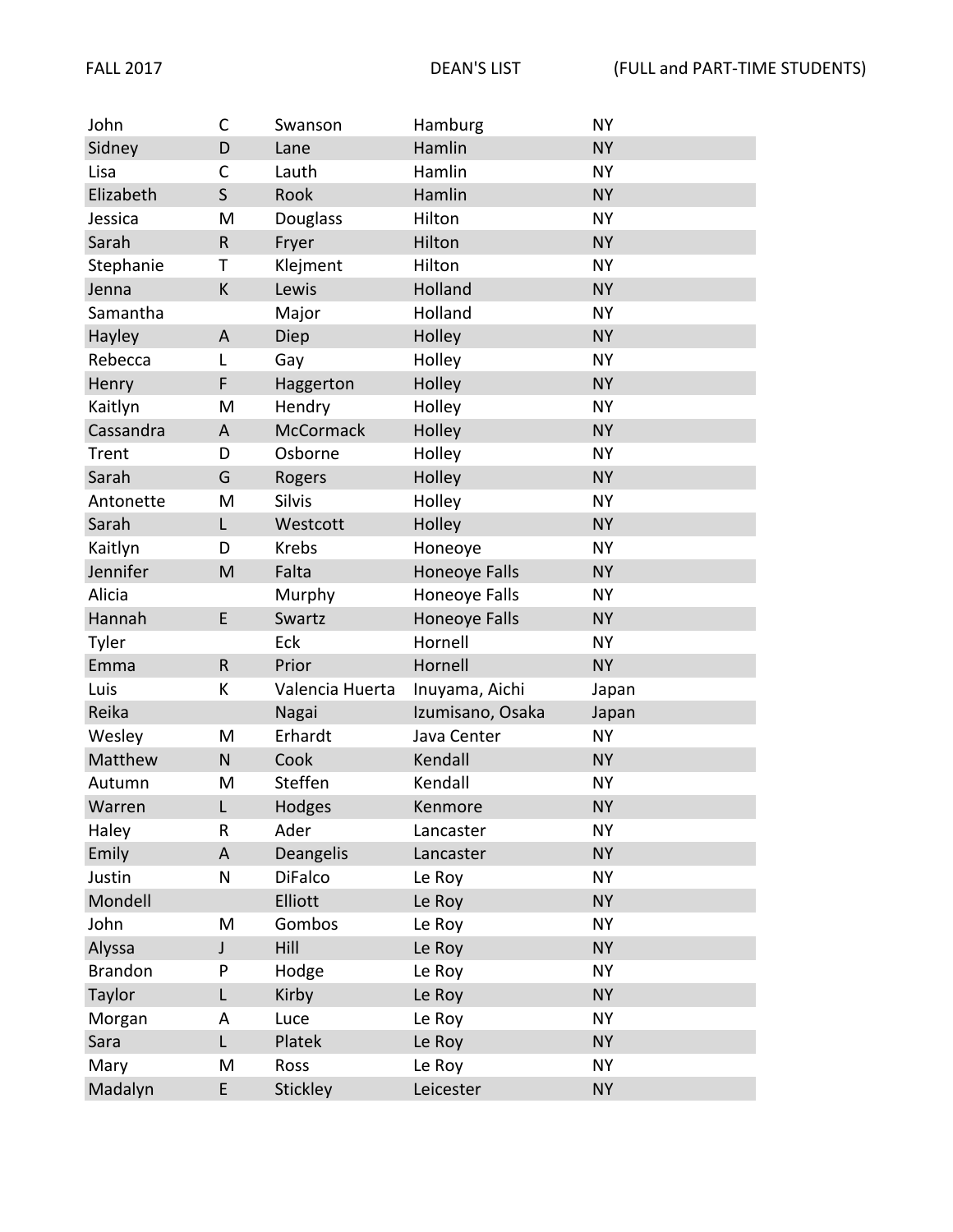| Jordan         | E           | Tallman        | Leicester           | <b>NY</b> |
|----------------|-------------|----------------|---------------------|-----------|
| Alice          | M           | Blackley       | Lockport            | <b>NY</b> |
| <b>Bryan</b>   | S           | Donahue        | Lockport            | <b>NY</b> |
| Edwin          | J           | Moriarty       | Long Beach          | <b>NY</b> |
| Steven         | J           | <b>Boring</b>  | Lyndonville         | <b>NY</b> |
| Danell         | K           | Gibson         | Lyndonville         | <b>NY</b> |
| Lacey          | M           | Heideman       | Lyndonville         | <b>NY</b> |
| Abigeil        | E           | Rodriguez      | Lyndonville         | <b>NY</b> |
| Kevin          | A           | Rogers         | Lyndonville         | <b>NY</b> |
| Luis           | G           | Lopez          | Macedon             | <b>NY</b> |
| Jeremy         | P           | Raymore        | Machias             | <b>NY</b> |
| <b>Douglas</b> |             | Ward           | <b>Machias</b>      | <b>NY</b> |
| <b>Brandon</b> | J           | Ashley         | Medina              | <b>NY</b> |
| Josh           | T           | Cifelli        | Medina              | <b>NY</b> |
| Colm           | D           | Cooper         | Medina              | <b>NY</b> |
| Grace          | E           | Fuller         | Medina              | <b>NY</b> |
| Jamie          | L           | Fulwell        | Medina              | <b>NY</b> |
| Corinne        | ${\sf R}$   | Hall           | Medina              | <b>NY</b> |
| Danielle       | L           | <b>Higgins</b> | Medina              | <b>NY</b> |
| Adam           | M           | Lindberg       | Medina              | <b>NY</b> |
| Stephanie      | G           | McGee          | Medina              | <b>NY</b> |
| Kali           | M           | Montgomery     | Medina              | <b>NY</b> |
| Autumn         | M           | Salatka        | Medina              | <b>NY</b> |
| Rebecca        | $\mathsf R$ | Albrecht       | Middleport          | <b>NY</b> |
| Matthew        | V           | Do Nascimento  | Mississauga         | Canada    |
| Melissa        | L           | Curry          | <b>Mount Morris</b> | <b>NY</b> |
| Alysha         | M           | Grasby         | <b>Mount Morris</b> | <b>NY</b> |
| Shoniqua       | M           | Patterson      | <b>Mount Morris</b> | <b>NY</b> |
| Nathan         | J           | Maniscalco     | Mumford             | <b>NY</b> |
| Justin         | J           | <b>Taveras</b> | New York            | <b>NY</b> |
| Michele        | н           | Kuhlmann       | North Chili         | <b>NY</b> |
| Grace          | M           | Zandrowicz     | North Java          | <b>NY</b> |
| Grace          | L           | Thompson       | Nunda               | <b>NY</b> |
| Amber          | L           | Wood           | Nunda               | <b>NY</b> |
| Daniel         | J           | Minnig         | O' Neill            | <b>NE</b> |
| Jessica        | E           | Barclay        | Oakfield            | <b>NY</b> |
| Samantha       | M           | Borkholder     | Oakfield            | <b>NY</b> |
| Rebecca        | $\mathsf S$ | Carlsen        | Oakfield            | <b>NY</b> |
| Allen          | S           | Chatt          | Oakfield            | <b>NY</b> |
| Jonathan       | M           | Kedzierski     | Oakfield            | <b>NY</b> |
| William        | S           | <b>Tilley</b>  | Ontario             | Canada    |
| Hibari         |             | Nozaki         | Osaka, Osaka        | Japan     |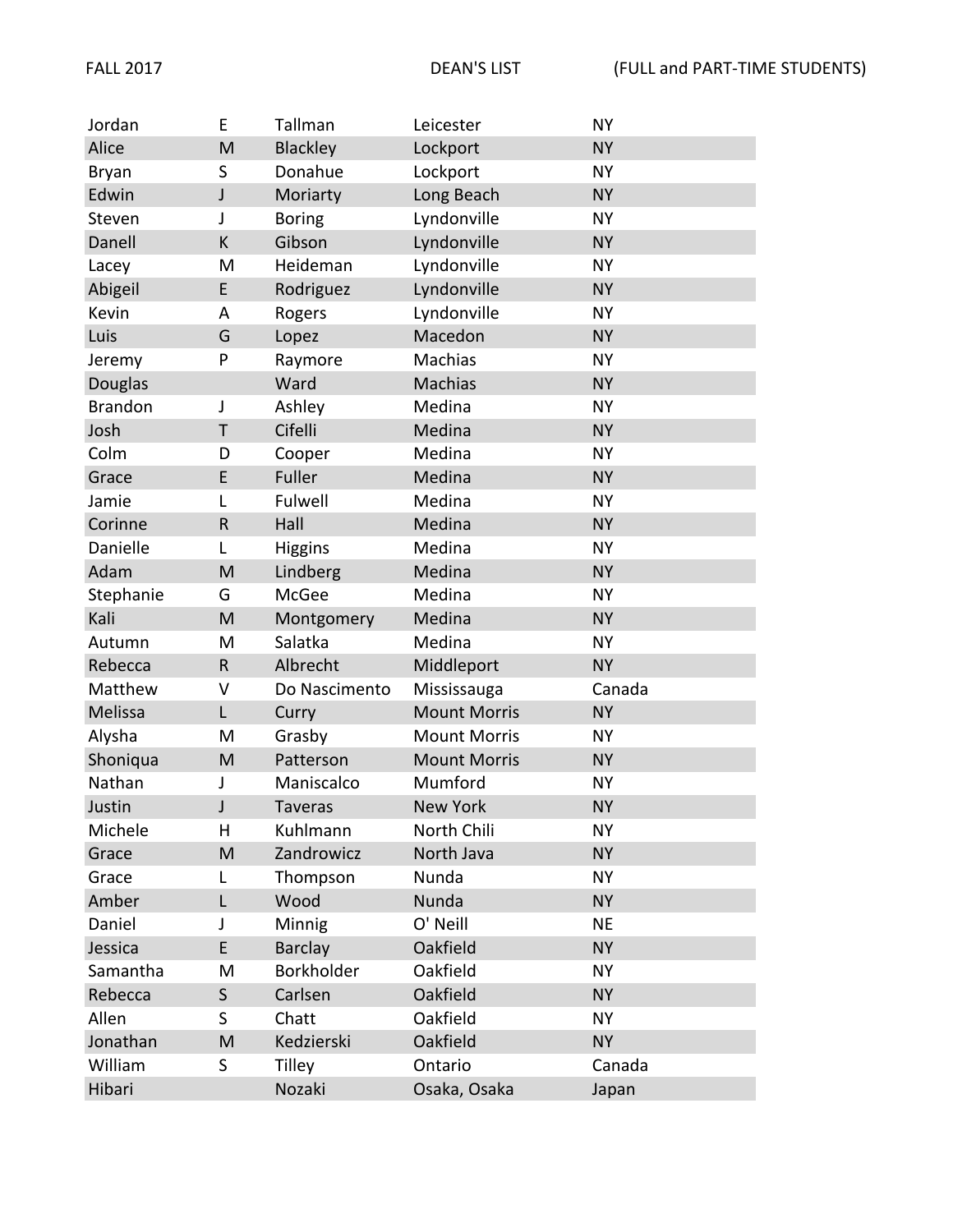| Morgan          | W            | Dunn           | Palmyra    | <b>NY</b> |
|-----------------|--------------|----------------|------------|-----------|
| Christopher     | $\mathsf J$  | Coniber        | Pavilion   | <b>NY</b> |
| Nathan          | A            | Ford           | Pavilion   | <b>NY</b> |
| <b>Trinidad</b> |              | Salinas Guzman | Pavilion   | <b>NY</b> |
| Maelee          | G            | Sanford        | Pavilion   | <b>NY</b> |
| Alyssa          | L            | <b>Stalica</b> | Pavilion   | <b>NY</b> |
| MiKayla         | S            | <b>Bush</b>    | Perry      | <b>NY</b> |
| Cassidy         | $\mathsf C$  | Cygan          | Perry      | <b>NY</b> |
| Gabrielle       | S            | Gorton         | Perry      | <b>NY</b> |
| Melissa         | M            | Mason          | Perry      | <b>NY</b> |
| Andrea          | M            | Prince         | Perry      | <b>NY</b> |
| Storm           | M            | Retzer         | Perry      | <b>NY</b> |
| Ciera           | $\mathsf{R}$ | Rinehart       | Perry      | <b>NY</b> |
| Connor          | B            | Smith          | Perry      | <b>NY</b> |
| Christopher     |              | Warriner       | Perry      | <b>NY</b> |
| Robert          | L            | Middlebrook    | Phelps     | <b>NY</b> |
| Tod             |              | Gentry         | Pittsford  | <b>NY</b> |
| Sarah           |              | McMahon        | Queensbury | <b>NY</b> |
| Ashley          | B            | Cassidy        | Retsof     | <b>NY</b> |
| Lexus           |              | <b>Banks</b>   | Rochester  | <b>NY</b> |
| <b>Alexis</b>   |              | Bentley        | Rochester  | <b>NY</b> |
| Andrenna        | M            | <b>Blue</b>    | Rochester  | <b>NY</b> |
| Naomi           | A            | <b>Bradley</b> | Rochester  | <b>NY</b> |
| Danelle         | M            | Clark          | Rochester  | <b>NY</b> |
| Daren           |              | Edmund         | Rochester  | <b>NY</b> |
| Christopher     | $\mathsf{J}$ | Gluchowicz     | Rochester  | <b>NY</b> |
| Michael         | Τ            | Gosselin       | Rochester  | <b>NY</b> |
| Lori            | A            | Gulisano       | Rochester  | <b>NY</b> |
| Jessica         | D            | Hardeman       | Rochester  | <b>NY</b> |
| Treasa          |              | Job            | Rochester  | <b>NY</b> |
| Julia           | A            | Karabinas      | Rochester  | <b>NY</b> |
| Nicole          |              | Lotta          | Rochester  | <b>NY</b> |
| Catherine       |              | McCabe-Strong  | Rochester  | <b>NY</b> |
| Fowizyyah       |              | McCullough     | Rochester  | <b>NY</b> |
| Alicia          | $\mathsf{N}$ | Michael        | Rochester  | <b>NY</b> |
| Alexander       |              | Miller         | Rochester  | <b>NY</b> |
| Stacy           | L            | Moschettieri   | Rochester  | <b>NY</b> |
| Tyrone          | D            | Singletary     | Rochester  | <b>NY</b> |
| Keeton          | $\sf R$      | <b>Sittig</b>  | Rochester  | <b>NY</b> |
| Alesia          | J            | Tellez         | Rochester  | <b>NY</b> |
| Heather         | M            | Toombs         | Rochester  | <b>NY</b> |
| Michael         | W            | <b>Trott</b>   | Rochester  | <b>NY</b> |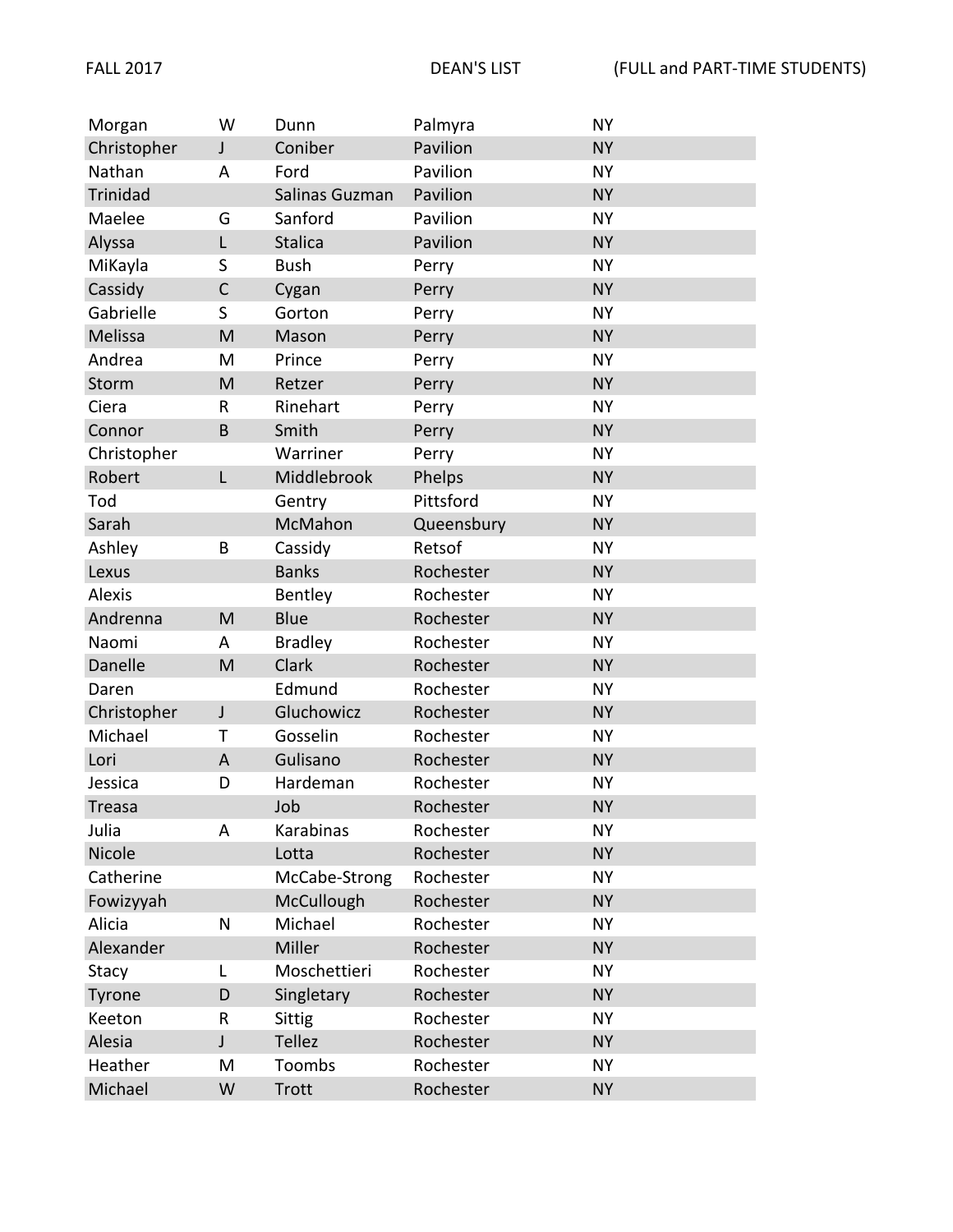| Yancy           | Α           | Wearen         | Rochester               | <b>NY</b>          |
|-----------------|-------------|----------------|-------------------------|--------------------|
| Shavonte        |             | Wheeler        | Rochester               | <b>NY</b>          |
| Aaron           | J           | Ast            | Rush                    | <b>NY</b>          |
| Mariana         |             | Pasin          | Scarsdale               | <b>NY</b>          |
| Chanho          |             | Lee            | Seo-Gu, Daejeon         | Korea, Republic Of |
| Hana            |             | Sato           | Shizuoka                | Japan              |
| Ashley          | M           | Finkle         | <b>Silver Springs</b>   | <b>NY</b>          |
| <b>Brooke</b>   | E           | Proper         | <b>Silver Springs</b>   | <b>NY</b>          |
| Morgan          | A           | Stoffer        | <b>Silver Springs</b>   | <b>NY</b>          |
| Philip          | G           | Melo           | Sorocaba                | <b>Brazil</b>      |
| Elizabeth       | M           | Blossom        | South Byron             | <b>NY</b>          |
| Diana           |             | Persaud        | South Richmond Hill     | <b>NY</b>          |
| Hannah          | M           | Cliff          | Spencerport             | <b>NY</b>          |
| Eddie           |             | Ortiz          | Spencerport             | <b>NY</b>          |
| <b>Silas</b>    | B           | Peers          | Spencerport             | <b>NY</b>          |
| Kathryn         | E           | Waterman       | Spencerport             | <b>NY</b>          |
| Abreana         | C           | Mattice        | Springwater             | <b>NY</b>          |
| Levi            | $\mathsf R$ | Miller         | Springwater             | <b>NY</b>          |
| Danneillia      | Α           | Haughton       | St James #1 PO          | Jamaica            |
| Noelle          | G           | Gerde          | Strykersville           | <b>NY</b>          |
| Jessica         | L           | Dyer           | Syracuse                | <b>NY</b>          |
| Ayako           |             | Kaneko         | Tokyo                   | Japan              |
| Daiki           |             | Morita         | Tokyo                   | Japan              |
| Kana            |             | Tsutsui        | Tokyo                   | Japan              |
| Sandra          | M           | Waring         | Tonawanda               | <b>NY</b>          |
| Akane           |             | Hagiwara       | Toyko                   | Japan              |
| Quentin         | B           | <b>Tilley</b>  | Uxbridge                | Canada             |
| Claire          | B           | Gardner        | Varysburg               | <b>NY</b>          |
| <b>Nickolas</b> |             | James          | Varysburg               | <b>NY</b>          |
| Kyle            | ${\sf R}$   | Turner         | Varysburg               | <b>NY</b>          |
| Lindsy          | J           | Vonohlen       | Varysburg               | <b>NY</b>          |
| Rachel          | E           | Werner         | Varysburg               | <b>NY</b>          |
| Jennifer        | C           | Kondziela      | Victor                  | <b>NY</b>          |
| Kayla           | F           | Hulse          | Walden                  | <b>NY</b>          |
| Michael         | A           | Hazard         | Walworth                | <b>NY</b>          |
| <b>Topaz</b>    | J           | Zuniga         | <b>Wappingers Falls</b> | <b>NY</b>          |
| Weston          | R           | Azaert         | Warrensburg             | <b>NY</b>          |
| Candice         | ${\sf R}$   | <b>Barrows</b> | Warsaw                  | <b>NY</b>          |
| Emma            | C           | Hare           | Warsaw                  | <b>NY</b>          |
| <b>Bianca</b>   | E           | Hare           | Warsaw                  | <b>NY</b>          |
| Hannah          | L           | Hendershott    | Warsaw                  | <b>NY</b>          |
| Toni            | N           | Paul           | Warsaw                  | <b>NY</b>          |